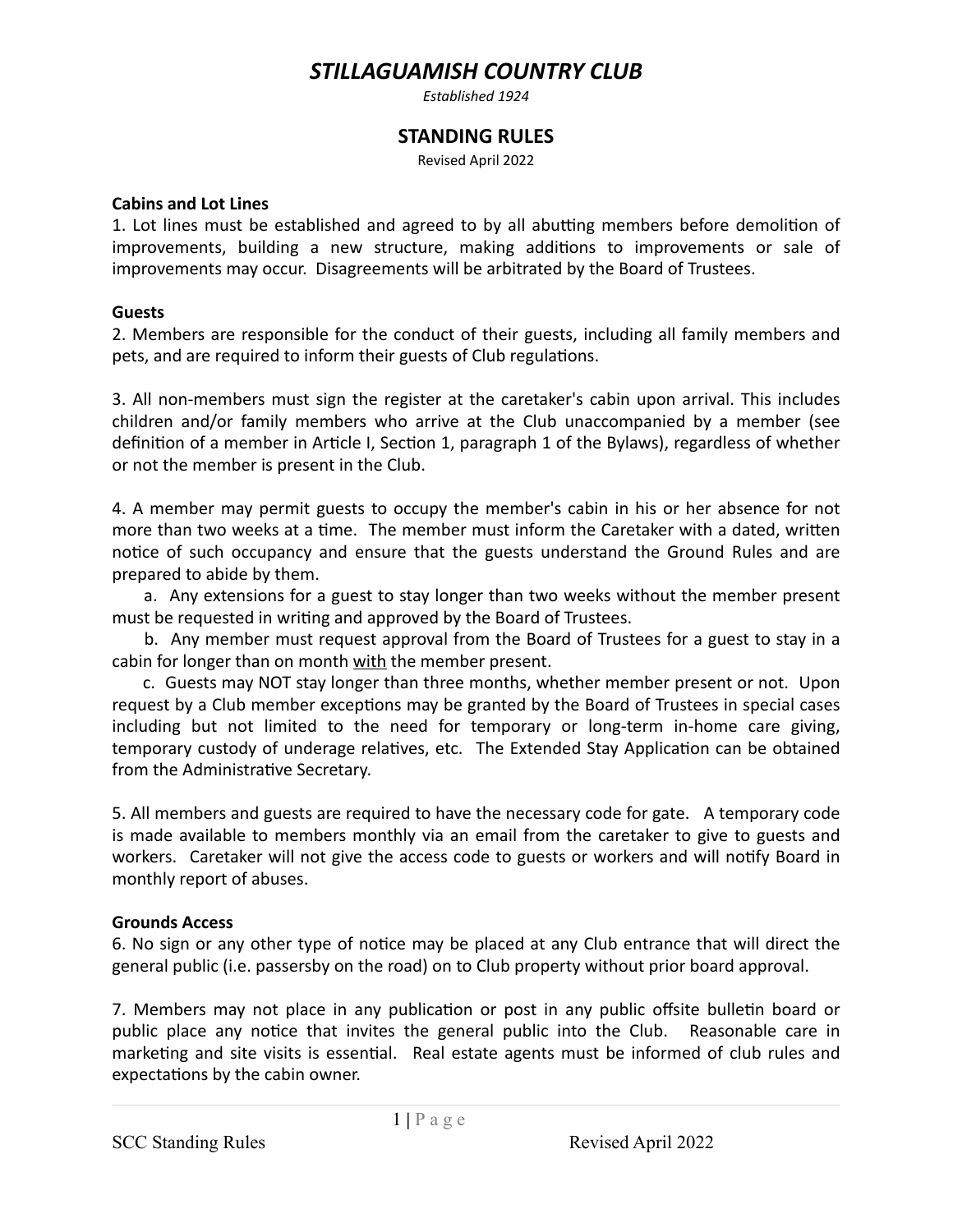#### **Board of Trustees**

8. Every member of the Corporation is eligible after two years of membership, and will expect to be nominated, to serve on the Board. An exception to the two-year requirement may be considered if a family member has had a long-term association with the Club before assuming ownership of the improvements on an assigned lot.

9. Any member may attend any regular meeting of the Board of Trustees. If a member's intent is to observe the meeting without participating, the member is required to give written/email notice to the President at least 72 hours in advance of the meeting. A member wishing to address the Board must submit a written/email request to be placed on the agenda, along with the topic(s) to be presented, to the President at least 7 days in advance of the meeting. If, at the Board's discretion, a discussion occurs involving an issue that only the Board should consider, non-Board members will be excused from the Board's deliberations.

10. Items to be brought before the Board should be submitted to the President at least 7 days in advance to allow time for research.

#### **Caretaker**

11. Members may ask the caretaker to observe and report conditions or events affecting their improvements, but members are not authorized to give orders or change the duties assigned. Complaints or requests for change in the duties should be communicated to the President or Caretaker Liaison. Payment should be made to caretaker for services to an individual member that require time and effort beyond the caretaker's regular assigned tasks, and is the responsibility of the requesting member.

#### **Dangerous Conditions**

12. Members should report to the Grounds Committee any conditions that threaten the safety or welfare of the corporation or its members such as: fire hazards, unsightly debris, trees or branches that endanger power lines, windfalls that block roadways or endanger property (leaning or dangerous trees on a member's assigned lot are his/her responsibility).

13. Members are responsible for continued maintenance of their assigned lot and for the correction of any condition that may constitute a threat to their neighbors or to the general community property.

14. Club roads will be plowed to enable access by emergency and utility vehicles during periods of heavy and persistent snow (typically when snow approaches a depth of 12 inches). Decisions regarding the need to plow will be made by the Grounds Committee with input from the caretaker and Board members. The Club will not plow driveways; however, members may make their own arrangements with the plow operator.

15. Concern about debris/trees in the river or creek should be reported to the Board. Washington State Fish and Wildlife Service is the lead agency and administers regulations over waterways from bank to bank. The Board will contact the Fish and Wildlife Service to determine what appropriate action can be taken. Members should not attempt removal of "natural" debris (i.e. stumps/trees) from the waterways.

#### **Work Day Assessment**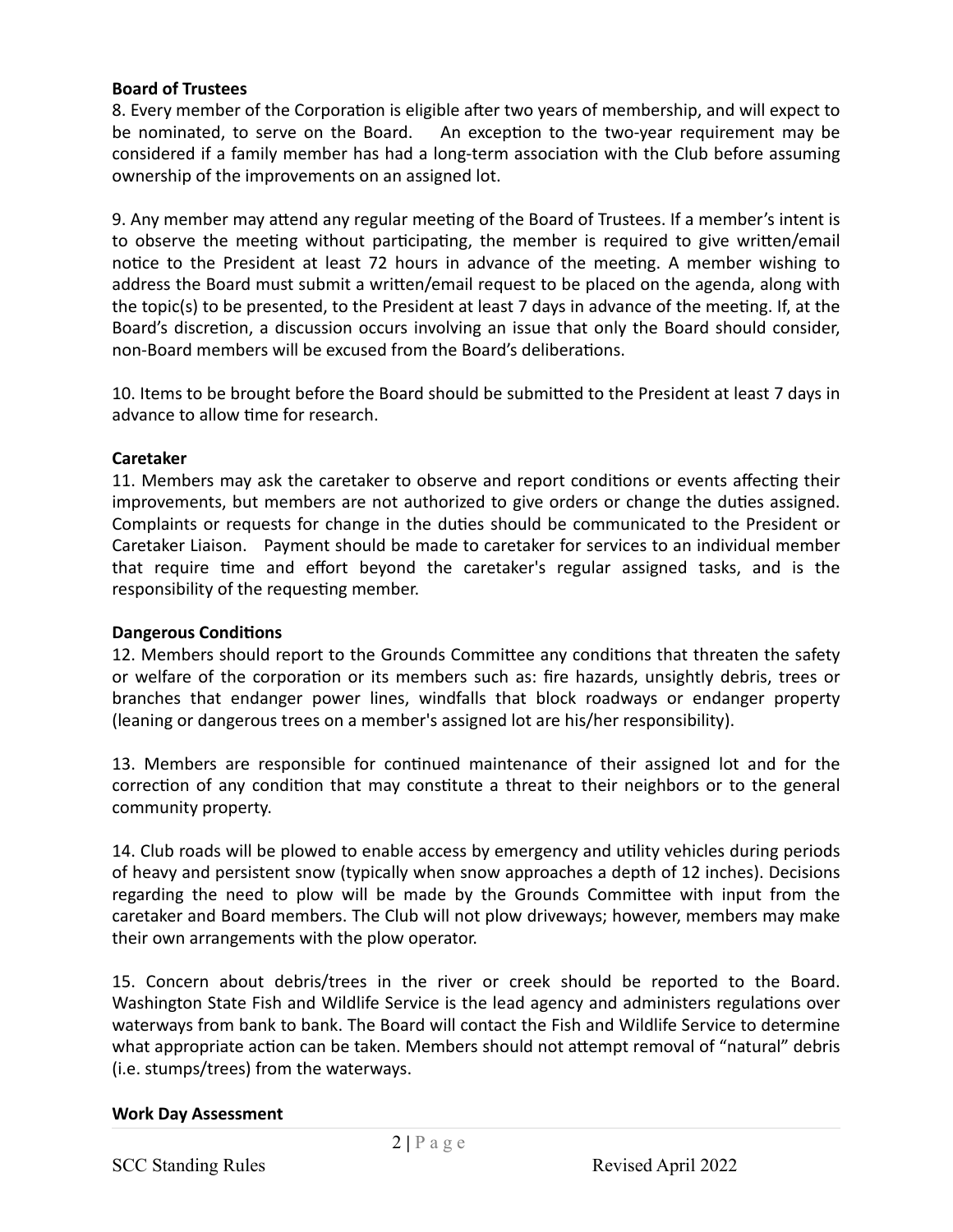16. The Board of Trustees will set a non-participation fee for the annual Work Day. This fee will be determined at the Board meeting preceding the annual September membership meeting and announced at the Annual Meeting. This fee will be waived for a member who provides a worker on Work Day or an accepted service as approved by the Board. Non-participant fee will be the amount as provided in Schedule of Fines, Fees and Interest Rates of the Bylaws.

## **Special Rules Covering Tree Cutting**

17. As recognized by Washington State law, trees belong to the land. Thus, Club members may not profit individually from trees on their assigned lots or elsewhere on corporation property nor can firewood be removed from Club grounds. Trees enhance the beauty of the Club and provide a special and unique ecosystem. Thus, members must contact the Grounds Committee before cutting any trees on any corporation property, except in emergencies (e.g., trees that have been damaged by weather and that threaten member's improvement). Yarding report must be submitted as required by the State of Washington.

a. No tree may be cut for personal financial gain. Profit from cutting of trees (sale of trees less cutting costs) must be given to the Corporation. If trees are cut and sold, the member must provide the Board of Trustees with an itemized invoice showing sale price and cutting costs.

b. In any 3-year period, members may not cut more than 50 percent of trees on their assigned lot. Tree cutting rules apply only to trees greater than 6" in diameter at four feet off the ground and more than 150' from a waterway.

c. Members must mark all trees to be cut, either on their assigned lot or on community property, and advise the chairman of the Grounds Committee in writing of the proposed cutting and reason for removal. If a member will cut 1 to 3 trees in a one calendar year period, he or she must have a signed authorization form from the Grounds Committee before cutting begins. If a member wishes to cut more than 3 trees in a one-year period, he or she must have an authorization form approved by the Board and signed by the Grounds Committee before cutting begins. Possible reasons for denial include property line issues, need for County permission, need to limit cut to three trees, or the need for a hazard tree assessment from a certified arborist. 

d. Upon completion of cutting and cleanup the Grounds Committee chair shall give all notifications of tree cutting and authorizations for such cutting to the Administrative Secretary. These will be filed by lot number in the Club files.

e. Members are to contact the resident Grounds Committee person and request, either orally or in writing, permission to cut windfalls. Written permission must be given before any cutting is done. The resident Grounds Committee member can act immediately on dangerous trees or those obstructing right-of-ways and does not need the signatures of other committee members. 

f. Any member of the Grounds Committee must obtain the signature of another member of the committee for the cutting and/or removal of any trees, either on their assigned lot or on community property.

g. Before signing the Tree Cutting Authorization Form the Grounds Committee member must personally inspect the tree(s) to be cut.

h. Club members shall exercise reasonable care in cutting trees. The intent of permission is to prevent damage to persons or property and to preserve and manage the natural environment consistent with the intent of the Bylaws of the Corporation.

i. Each Club member in good standing is entitled to up to five cords of wood per year from Club community property as allocated by the Grounds Committee.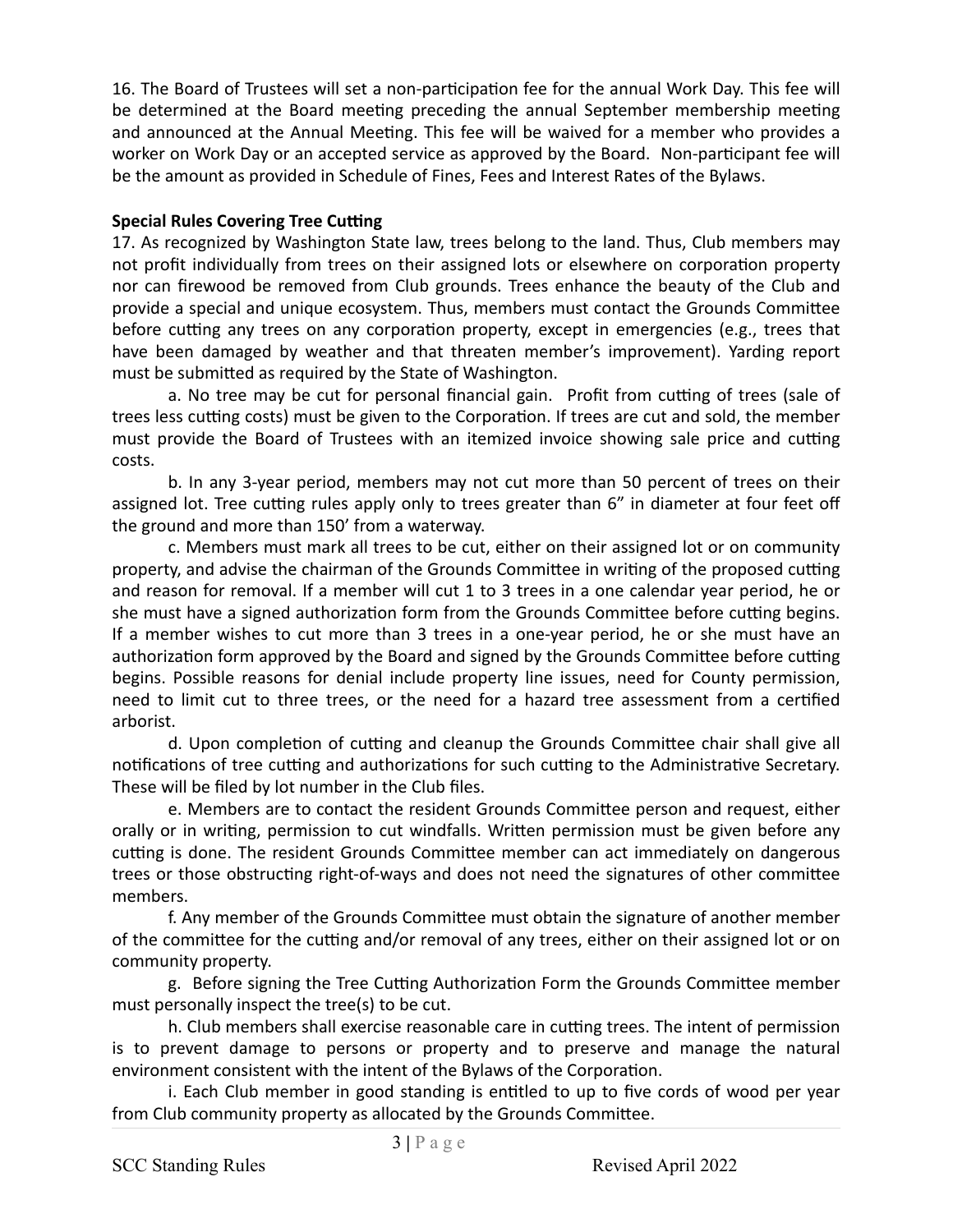j. Members shall have no more than 90 days to remove debris from tree cutting. If a member fails to do so, the Grounds Committee or Board of Trustees may have the area cleaned and costs will be borne by the responsible member.

k. **Large Trees Within 150' of French Creek, the River, or Blue Pond**: In addition to the above requirements c,d,f,g, and h for large trees, a hazard tree assessment by a certified arborist is required by Snohomish County to cut any tree within a "Critical Area," defined as a buffer of 150' around any salmon-bearing waterway. This includes French Creek and Blue Pond in addition to the North Fork of the Stillaguamish River. Refer to Assistance Bulletins #15 (Critical Area Regulations) and #52 (Hazard Tree Removal) from the Snohomish County Planning and Development website. Any tree may not be removed for sale or firewood. The SCC Standing Rule for cleanup is therefore overruled in this case. Replanting the area is recommended.

## **Resigning Membership/Sale or Transfer Improvements/Membership Application**

18. The Process for the Sale or Transfer of a Resigning Member's Improvements, and Application for Membership.

- 1. Contact the Administrative Secretary to review the steps for resigning your membership and selling your improvements.
- 2. Notify the President and Administrative Secretary in writing that you intend to resign your membership and sell or transfer your improvements. State the asking price and provide a description of the improvements for the Club newsletter if applicable.
- 3. Pay any unpaid obligations to the Club (dues, assessments, or fines) not covered by your membership deposit. No notification of sale or other action on the intended resignation will be taken until all obligations to the Club are paid in full. The Board will not interview applicants for membership until these obligations are paid.
- 4. Provide the Administrative Secretary with copies of any pertinent agreements with other Club members such as well agreements, easements, or shared roads that affect use of your lot.
- 5. Review your lot lines and insure that the corners are clearly marked. Provide the Administrative Secretary with a simple diagram of your lot showing the location of improvements. Lot line markers for any lot adjacent to community property are subject to review by the Board before any sale can be finalized.
- 6. When the above items have been satisfied, the Administrative Secretary will notify all Club members that you are resigning your membership and that your improvements are either being transferred or are for sale to an approved applicant.
- 7. Obtain and complete the "Real Property Transfer Disclosure Statement" (available from stationary stores, realtors, and escrow companies or online) to comply with a 1994 State law. A copy of this form must be available in your cabin for inspection by any prospective buyer.
- 8. Assemble a notebook of information about your cabin (well agreements, septic system, lot lines, improvements, what's included, etc.), Club documents (not Club Roster), and Club map without names and keep it conveniently available in your cabin for review by an agent or prospective buyer.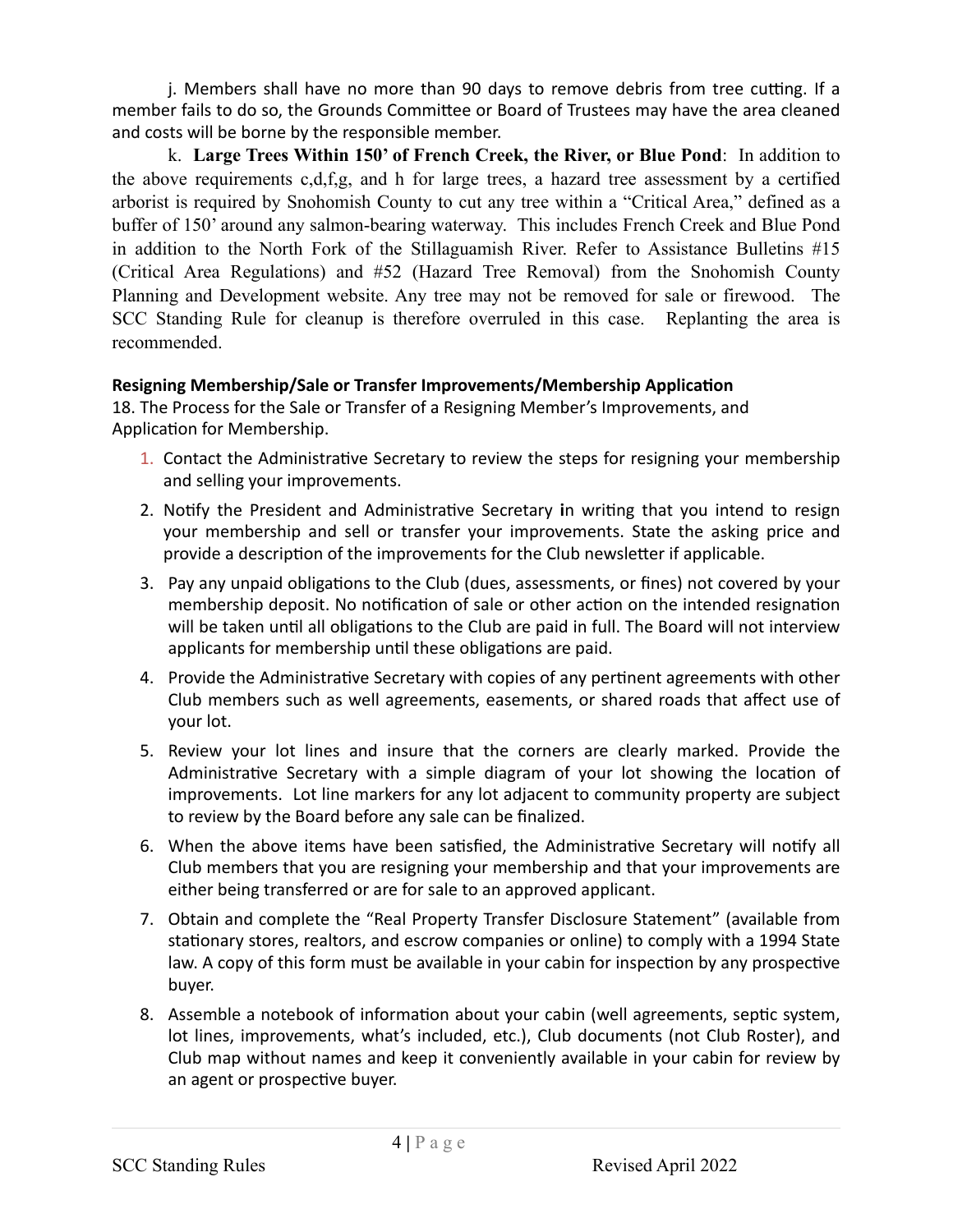- 9. If you use a real estate agent, you are reminded that the agent is your guest on private Club property and is expected to know and to follow all the Ground and Standing Rules for members and guests. You are responsible for informing the agent of the following rules before signing a contract:
	- 1. Sign in at the Caretaker's house at every entry.
	- 2. Obey the speed limit of 10 mph.
	- 3. Post no advertising on the highway or Club property that directs the general public (i.e. passersby on the road) onto Club property without the prior approval of the Board. One For Sale sign may be posted on the lot of the seller.
	- 4. Do not use the Club address anywhere in any advertising. Use your PUD address.
	- 5. Do not allow real estate agents to use the Club Directory for any purpose.
	- 6. No open house is permitted without approval from the Board.
	- 7. Assure that prospective buyers are always accompanied by the seller or an agent, and that that agent is familiar with all Club rules. Nonmembers without cause are not allowed to wander around the Club. The caretaker is not allowed to show a cabin.
	- 8. The Board wishes to respect the privacy and security of *all members* and will take whatever action it deems necessary to protect their rights to same. Members can be fined or otherwise penalized for failure to follow the Club rules, at the discretion of the Board of Trustees. Article I, Section 2, Paragraph 3 & 4.
- 10. When you have a prospective member and have agreed on the price and financial arrangements, contact the Club Administrative Secretary to request an Application for Membership and related material. The Club will NOT co-sign for a loan, nor approve a sales agreement or grant membership if the improvements are used for collateral and a non-member, a bank, corporation, or any other entity becomes the owner in case of default. If you are transferring your improvements to a family member he/she still must apply for membership.
- 11. Arrange for the prospective member to meet with potential sponsors. They must meet in person; telephone interviews are not acceptable. We suggest arranging a social occasion with several potential sponsors as well as the potential neighbors. This should be a time for the applicant to learn more about the Club and to meet several members. Have sponsors send letters to the Club Administrative Secretary. The letters must be detailed and substantial, including at least how long and in what capacity the writer has known the applicant or when and where they met, what skills or experience the applicant would be able to contribute to the Club, and how the applicant intends to use the Club. The Board may return any letter it deems inadequate and request additional information or sponsors.
- 12. The prospective member should submit the application as directed by the Administrative Secretary with the nonrefundable application fee of \$100.
- 13. You will be responsible for assisting a prospective member in filling out a Lot Line Agreement between the prospective member and your neighbors. That agreement must be received by the Administrative Secretary before the application and related paperwork will be forwarded to the Membership Committee.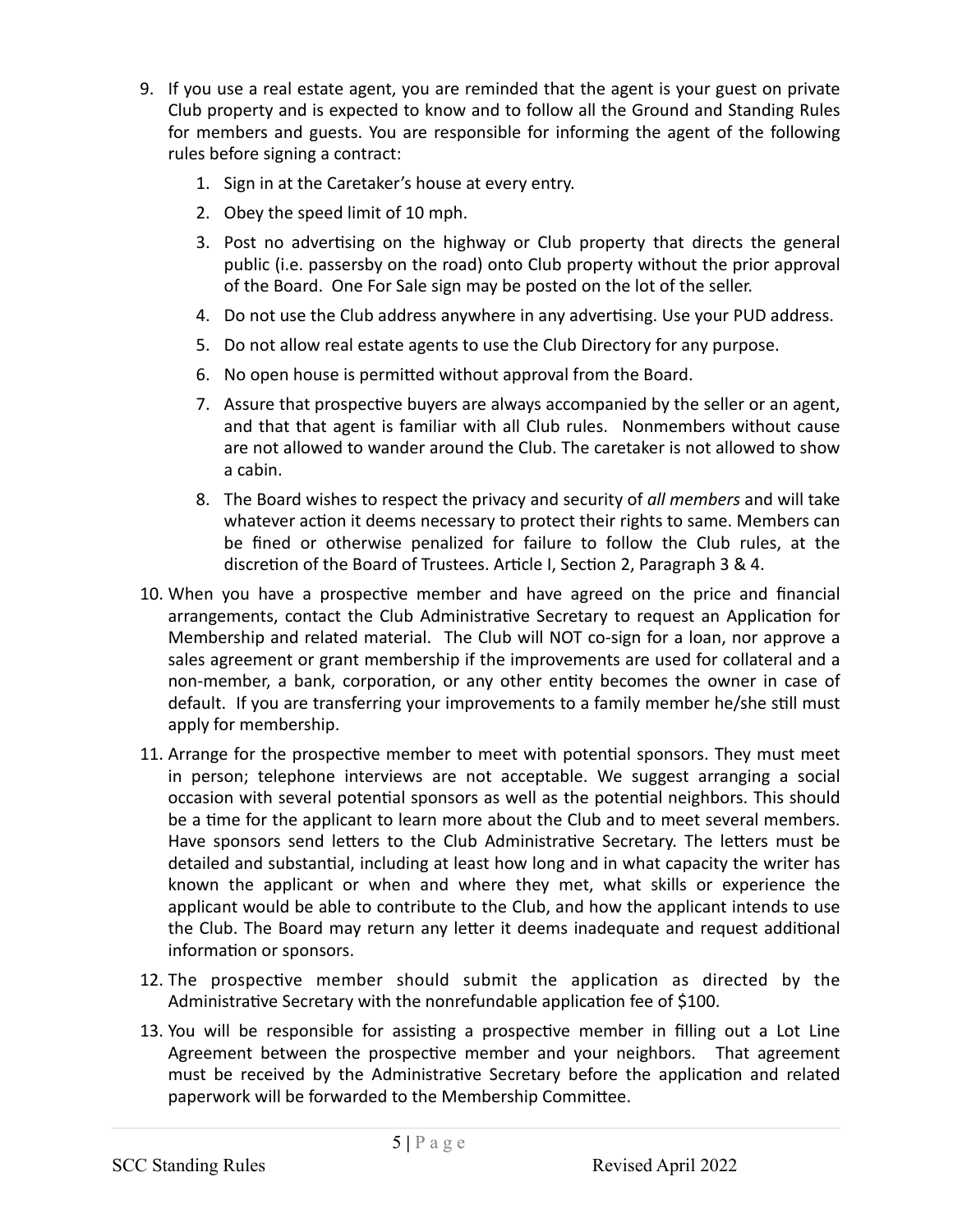- 14. If a member of the Board of Trustees or the Membership Committee is the seller, he/she will recuse him/herself from both the Membership Committee and Board interviews.
- 15. When the Administrative Secretary has received all the necessary paperwork, the application will be forwarded to the Membership Committee for review, for a criminal background check, and to schedule an interview with the applicant. At the conclusion of the Membership Committee interview, the applicant must sign the Prospective Member's Statement of Agreement and it will become part of the application.
- 16. Upon recommendation of the Membership Committee, the President will schedule a *meeting of the applicant with the Board. The Board is responsible for determining* priorities in considering applications for vacated memberships in accord with the Bylaws *(Bylaws, Article 1, Section 3). PLEASE NOTE: An interview will be scheduled as soon as* possible, but it may not always be possible to schedule the interview at the next meeting. Special meetings just to interview prospective members should not be expected. You *should allow several weeks for the interview and approval process. If you use a real estate agent, it is your responsibility to make sure the agent understands this. Closing cannot occur until the applicant has been approved for membership.*
- 17. The prospective member and the seller will be informed by telephone and letter of the Board's decision as soon as practical after the interview and following review of references and sponsors, but not more than 7 days after the interview.
- 18. On approval for membership, the new member will pay the current Membership Deposit to the Club Treasurer.
- 19. The buyer and seller may complete the financial sale of the improvements. The resigning member shall provide any evidence of ownership of improvements required by the new member.
- 20. Anyone inheriting an improvement must follow Steps 9-15.
- 21. The resigning member is responsible for payment of any legal obligations such as real estate commissions, outstanding property taxes, and the real property transfer (sales) tax to Snohomish County.
- 22. "Both new and terminating members shall pay dues on a pro-rata basis for the portions of the fiscal year in which their memberships are effective." Bylaws, Article I, Section 6. Dues. This transaction should occur between the buyer and seller at closing.
- 23. The resigning member will surrender his/her/their Certificate of Membership to the Club Administrative Secretary. A signed Affidavit of Loss that the member has lost the certificate and is surrendering his/her/their interest in the SCC may be submitted if the Certificate is lost.

AA. When all the procedures are completed, the Administrative Secretary will record the new member's name in the Corporation's records and issue a new Certificate of Membership.

BB. The President will authorize the Club Treasurer to refund to the member who just resigned and sold the improvements the membership deposit less the transfer fee and any remaining unpaid obligations (See Bylaws Article I, Section 4, Paragraphs 3 & 4).

## The Process for Sale or Transfer of Improvements after Member Dies

19. When a single member dies, the heir(s) has 12 months from the date of death to either apply for membership or inform the President and the Administrative Secretary that the cabin